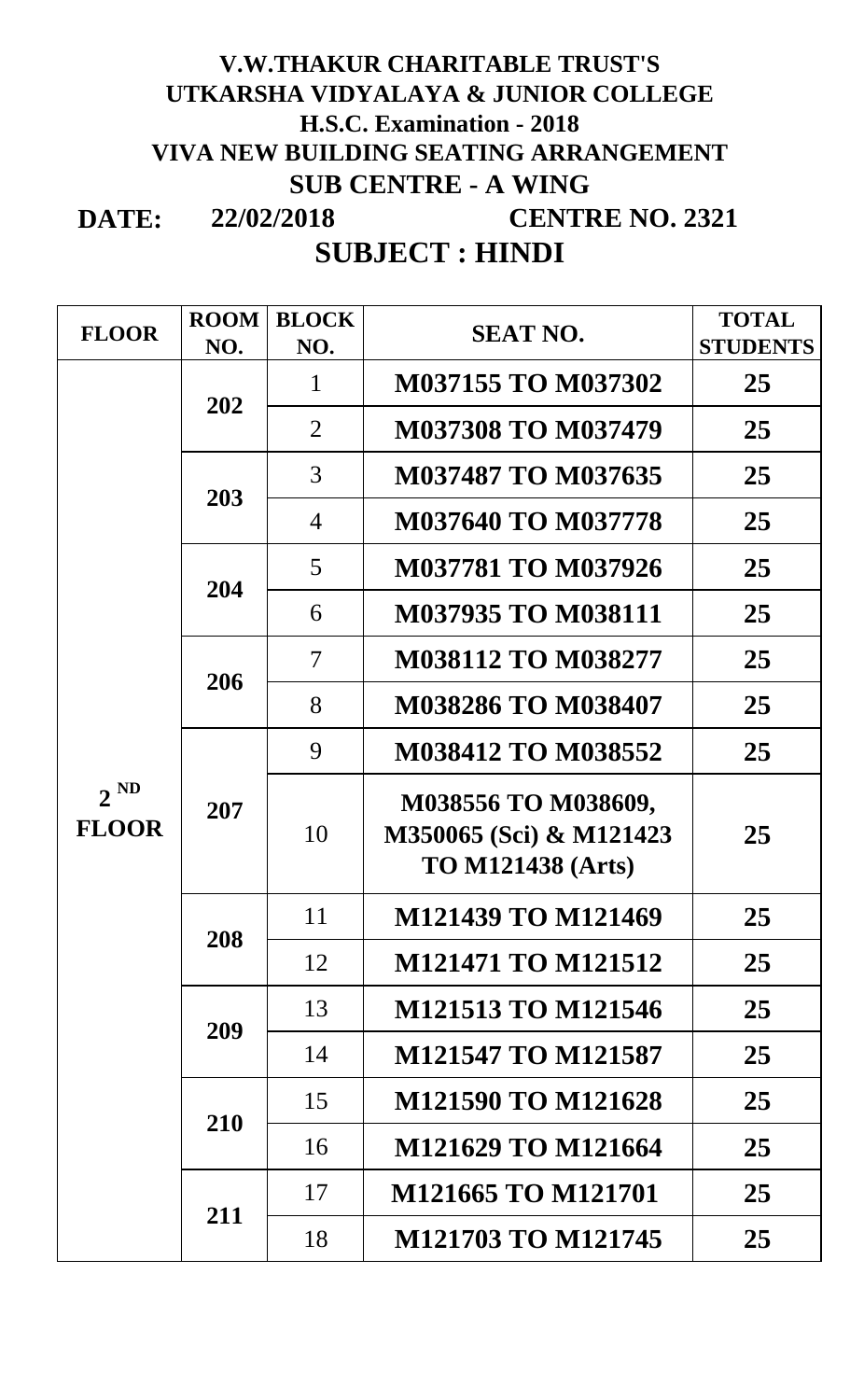#### **DATE: 22/02/2018 V.W.THAKUR CHARITABLE TRUST'S UTKARSHA VIDYALAYA & JUNIOR COLLEGE H.S.C. Examination - 2018 VIVA NEW BUILDING SEATING ARRANGEMENT SUB CENTRE - A WING CENTRE NO. 2321**

### **SUBJECT : HINDI**

| <b>FLOOR</b>                    | <b>ROOM</b> | <b>BLOCK</b> | <b>SEAT NO.</b>                         | <b>TOTAL</b>    |
|---------------------------------|-------------|--------------|-----------------------------------------|-----------------|
|                                 | NO.         | NO.          |                                         | <b>STUDENTS</b> |
|                                 | 302         | 19           | M121746 TO M121776                      | 25              |
|                                 |             | 20           | <b>M121777 TO M121809</b>               | 25              |
|                                 | 303         | 21           | <b>M121810 TO M121843</b>               | 25              |
|                                 |             | 22           | <b>M121844 TO M121886</b>               | 25              |
|                                 | 304         | 23           | <b>M121887 TO M121921</b>               | 25              |
|                                 |             | 24           | M121922 TO M121954                      | 25              |
|                                 | 305         | 25           | <b>M121957 TO M121994</b>               | 25              |
|                                 | 306         | 26           | M121995 TO M122032                      | 25              |
|                                 |             | 27           | M122033 TO M122071                      | 25              |
|                                 | 308         | 28           | M122072 TO M122106                      | 25              |
|                                 |             | 29           | M122109 TO M122138                      | 25              |
|                                 | 309         | 30           | <b>M122141 TO M122191</b>               | 25              |
| 3 <sup>RD</sup><br><b>FLOOR</b> |             | 31           | M122192 TO M122234                      | 25              |
|                                 | 310         | 32           | M122235 TO M122270                      | 25              |
|                                 |             | 33           | M122271 TO M122299                      | 25              |
|                                 | 311         | 34           | M122300 TO M122334                      | 25              |
|                                 |             | 35           | M122335 TO M122373                      | 25              |
|                                 | 312         | 36           | M122374 TO M122419,                     | 25              |
|                                 |             |              | $M360111(Arts)$ &<br>M202713 TO M202807 |                 |
|                                 |             |              | (Comm)                                  |                 |
|                                 | 313         | 37           | M202815 TO M202922                      | 25              |
|                                 |             | 38           | M202924 TO M203040                      | 25              |
|                                 | 314         | 39           | M203042 TO M203167                      | 25              |
|                                 |             | 40           | M203171 TO M203349                      | 25              |
|                                 | 315         | 41           | M203351 TO M203502                      | 25              |